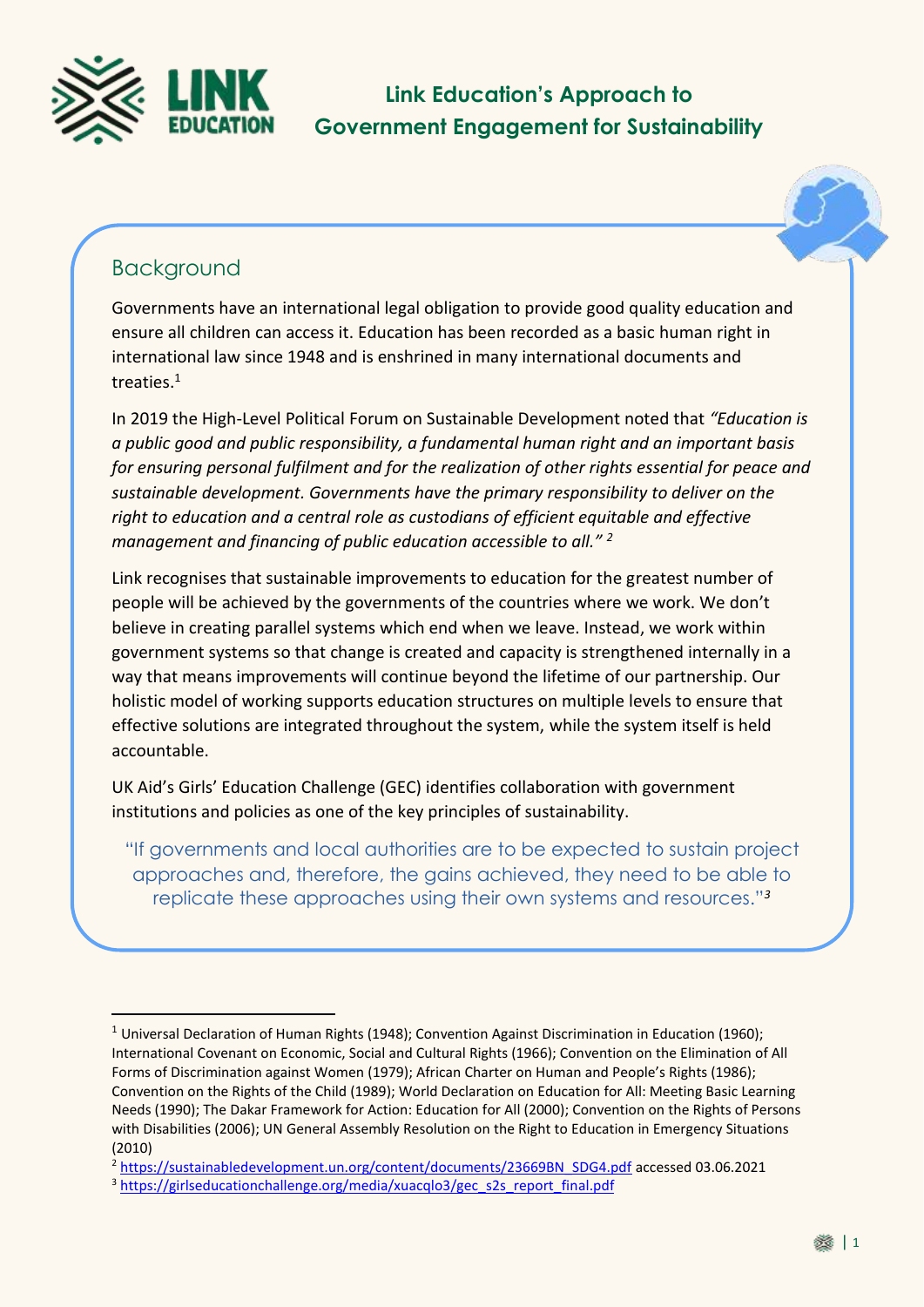## About Link

Link Education is Scotland's leading international education charity, working to improve education for children and communities in some of the poorest rural areas of Ethiopia, Malawi and Uganda, and helping thousands of people escape the cycle of poverty. We focus on enhancing teaching and learning in schools, as well as building life-skills and promoting inclusion for the most marginalised. Our vision is one where all children have access to good quality education, giving them hope and a strong foundation for a brighter future. We take both a top-down and bottom-up approach to transform education, supporting broad system and school-wide improvements while recognising the need for more tailored, localised support to overcome specific challenges.

# Our Approach

Link works in partnership with governments to support national education sector plans, the achievement of African Union Agenda 2063 targets<sup>4</sup> and the Sustainable Development Goals. We aim to influence government policy and reinforce governments' efforts to deliver on their education commitments and priorities. As a non-governmental organisation we support government systems, while strengthening pathways to hold governments accountable for what they promise to deliver.

Our approach is to work with governments to model more effective ways of delivering quality education within available resources. We work through existing structures and in partnership with government staff, in particular the middle tier, to demonstrate effective solutions which can be scaled up. Involving government staff at every stage of a project from implementation to evaluation enables us to share learning and create trusting relationships where solutions are developed together. We sit on Technical Working Groups to disseminate learning across government departments and to other NGOs.

The foundation of a strong partnership is the trust which allows partners to challenge one another. Link has been instrumental in promoting the inclusion of children with disabilities and making the link between child protection and academic performance. As government priorities evolve, our strong partnership and adaptive management methods enable us to tailor projects to fit. As climate change and education in emergencies have become more urgent in recent years, Link has developed expertise to support governments to respond to these challenges. Our approach papers on Climate Resilience, social and emotional learning, and Education in Emergencies outline how we do this.

The high level of participation and ownership by government partners creates the opportunity to scale up successful models and leverage government resources to make these successes sustainable. In all the countries where we work, governments have committed staff and funding to deliver Link's [school review approach.](https://linkeducation.org.uk/strengthening-leadership-and-governance/) In Malawi the processes we developed jointly with the government are now part of national guidelines for school inspectors and advisors. 5

<u>.</u>

<sup>4</sup> <https://au.int/en/agenda2063/goals>

<sup>5</sup> Directorate of Inspection and Advisory Services Handbook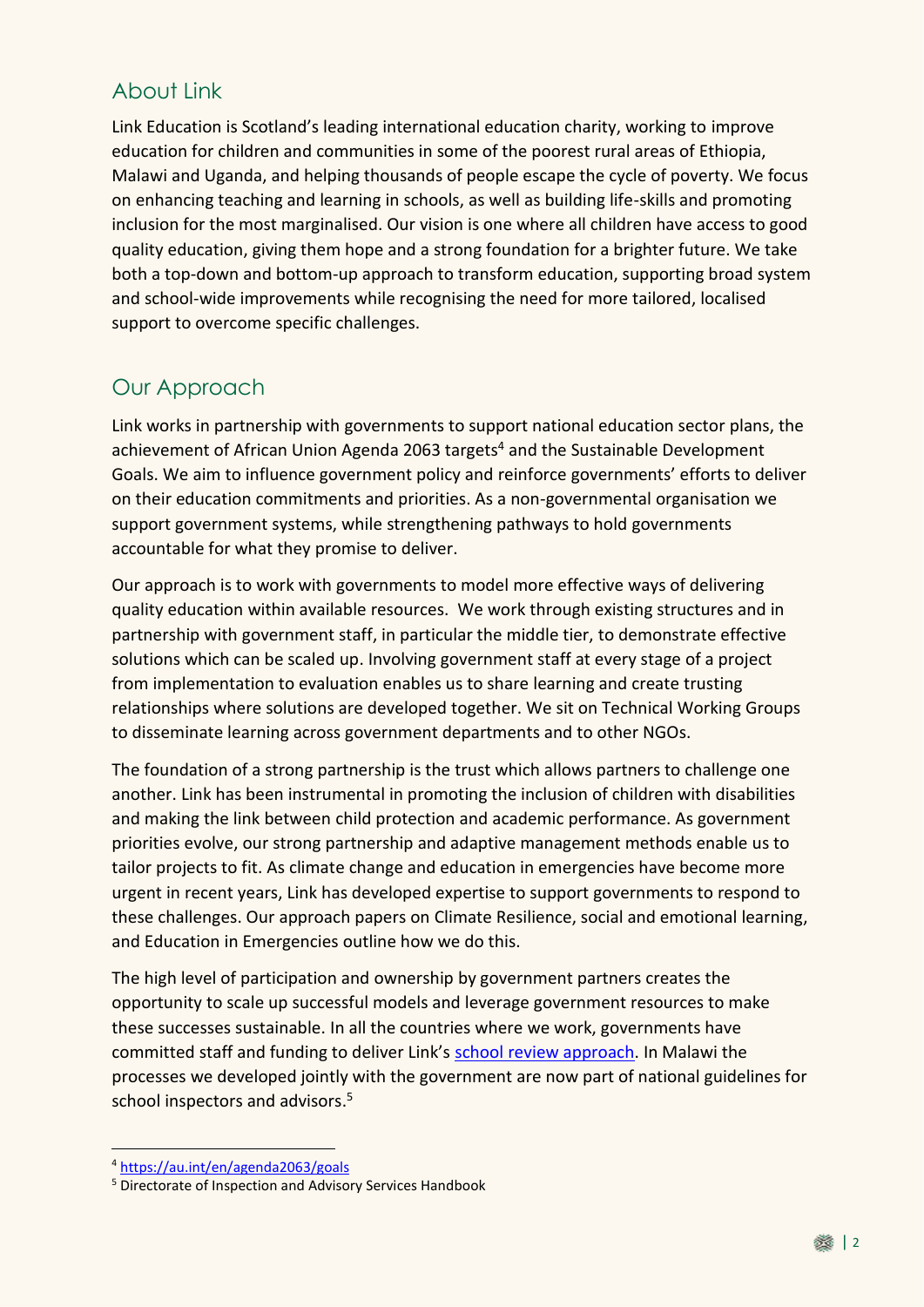### Our Experience

### **ETHIOPIA:**

The GEC-Transition project, STAGES<sup>6</sup> seeks to strengthen the education system to ensure that girls in project areas are benefitting from an education that considers the specific barriers that girls face, and better meets their needs. Project activities focus on 61,345 girls, with the same number of boys benefitting more indirectly from improvements made. To adhere to key principles of partnership with education structures at all levels (community/kebele, cluster, woreda, zone and region, i.e. the middle tier), and for ownership, adaptive management and sustainability, project staff conduct joint monitoring visits to schools with key government stakeholders on a quarterly basis. These monitoring visits are followed by a programme review meeting where achievements are recognised, and where plans are agreed as to how to resolve challenges. Evidence generated from these visits, as well as from supervision visits conducted by woreda Cluster Supervisors, in addition to internal project monitoring data, and external evaluation findings provide learning on which government, community and project partners can act to improve education for girls.



<u>.</u>

<sup>&</sup>lt;sup>6</sup> Supporting the Transition of Adolescent Girls through Enhancing Systems